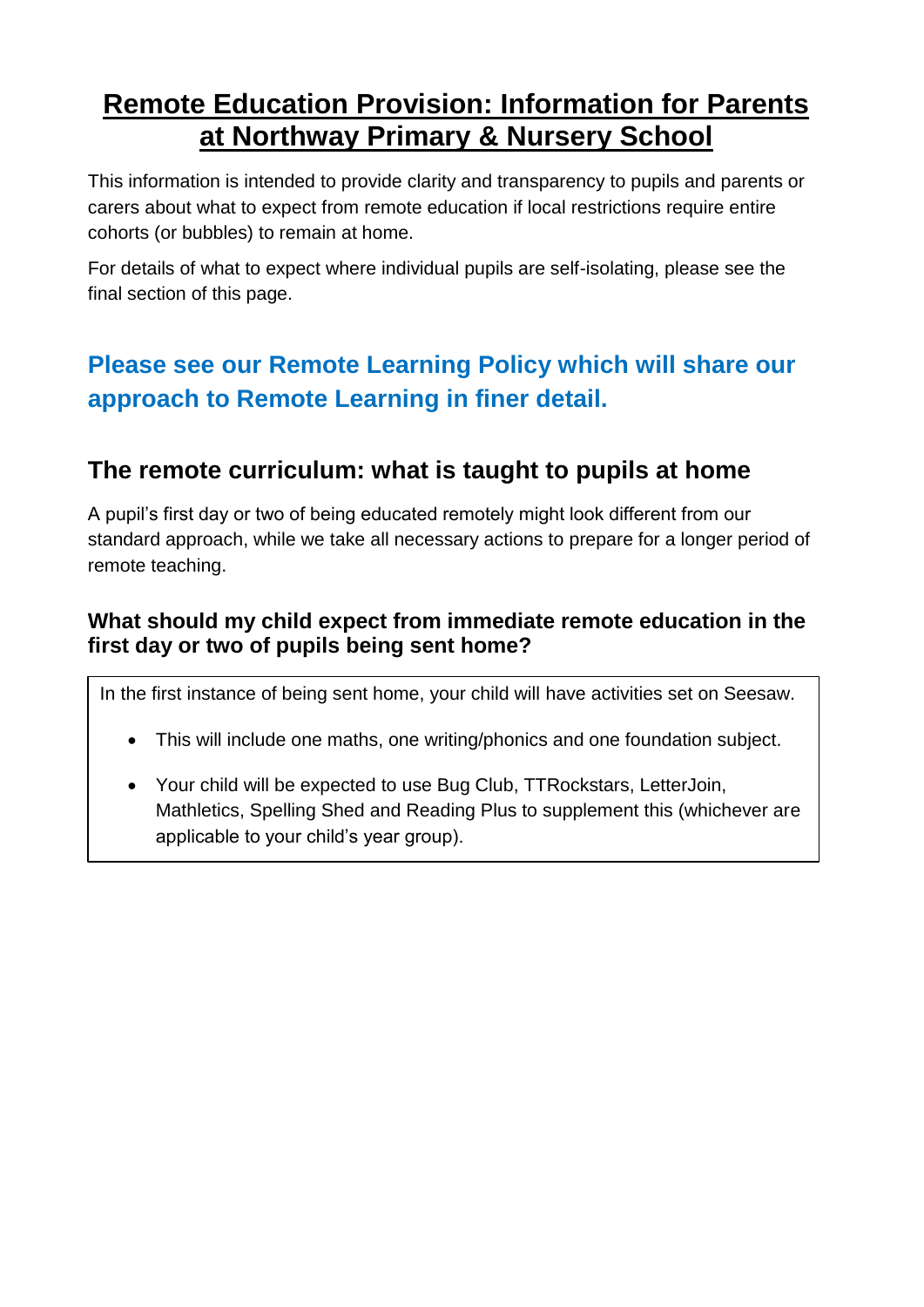### **Following the first few days of remote education, will my child be taught broadly the same curriculum as they would if they were in school?**

Yes, we will be teaching the same curriculum remotely as we do in school wherever possible and appropriate.

- We aim to have teaching videos on Seesaw to accompany as many activities as possible, so children can work as independently as possible at home.
- However, we have needed to make some adaptations in some subjects. For example, concrete resources for maths may be needed to be sourced around the home, art lessons may be altered to accommodate lack of art materials at home or activities may be different if completed online rather than in an exercise book.
- The objectives will still be the same, but the outcomes may differ.

## **Remote teaching and study time each day**

#### **How long can I expect work set by the school to take my child each day?**

We expect that remote education (including remote teaching and independent work) will take pupils broadly the following number of hours each day. We will set work that is of equivalent length to the core teaching pupils would receive in school, and as a minimum:

| <b>EYFS</b>        | $2 - 3$ hours a day |
|--------------------|---------------------|
| <b>Key Stage 1</b> | $3 - 4$ hours a day |
| <b>Key Stage 2</b> | $4 - 5$ hours a day |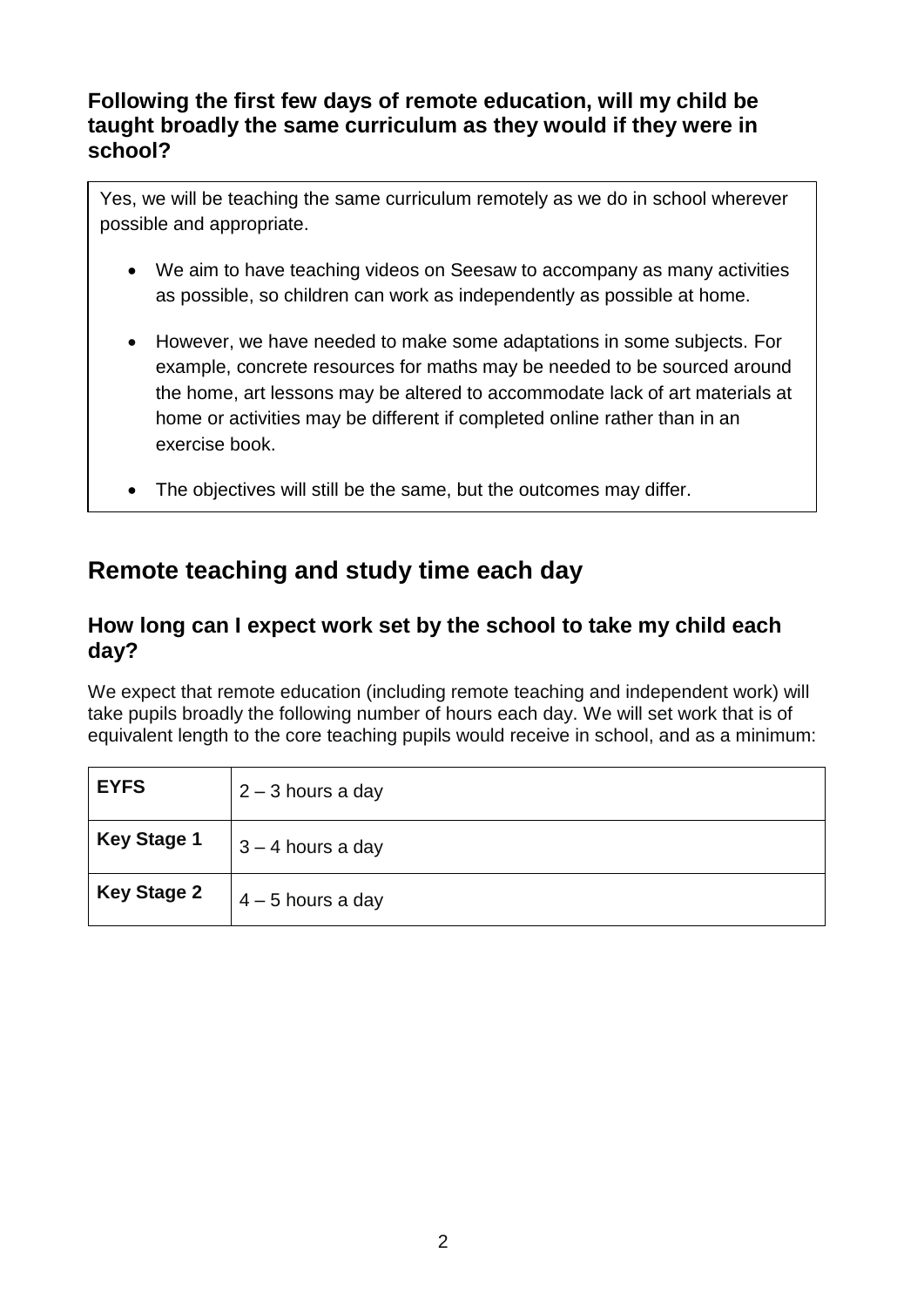## **Accessing remote education**

## **How will my child access any online remote education you are providing?**

We will be using Seesaw to share daily activities for your child while they are isolating. Home learning codes have been shared at the start of the academic year. If you are having difficulty accessing, please speak to your child's class teacher in the first instance.

### **If my child does not have digital or online access at home, how will you support them to access remote education?**

We recognise that some pupils may not have suitable online access at home. We take the following approaches to support those pupils to access remote education:

If families do not have access to the internet/devices at home, we are committed to supporting families to access our remote learning offer through Seesaw by:

- Lending tablets to pupils for the duration of isolation. If this is something that would apply to you, please contact the office for more information.
- If there is no internet access at home, we will supply families with Vodafone SIM cards to act as a hot spot for internet connection for the duration of isolation. If this is something that would apply to you, please contact the office for more information.
- In the event that neither a tablet or a SIM card would help children access Seesaw, school can provide paper copies aligned with the remote learning activities set on Seesaw. The paper copies of work will be expected to be returned completed when the child returns to school. If this is something that would apply to you, please contact the class teacher or the office for more information.

## **How will my child be taught remotely?**

We use a combination of the following approaches to teach pupils remotely: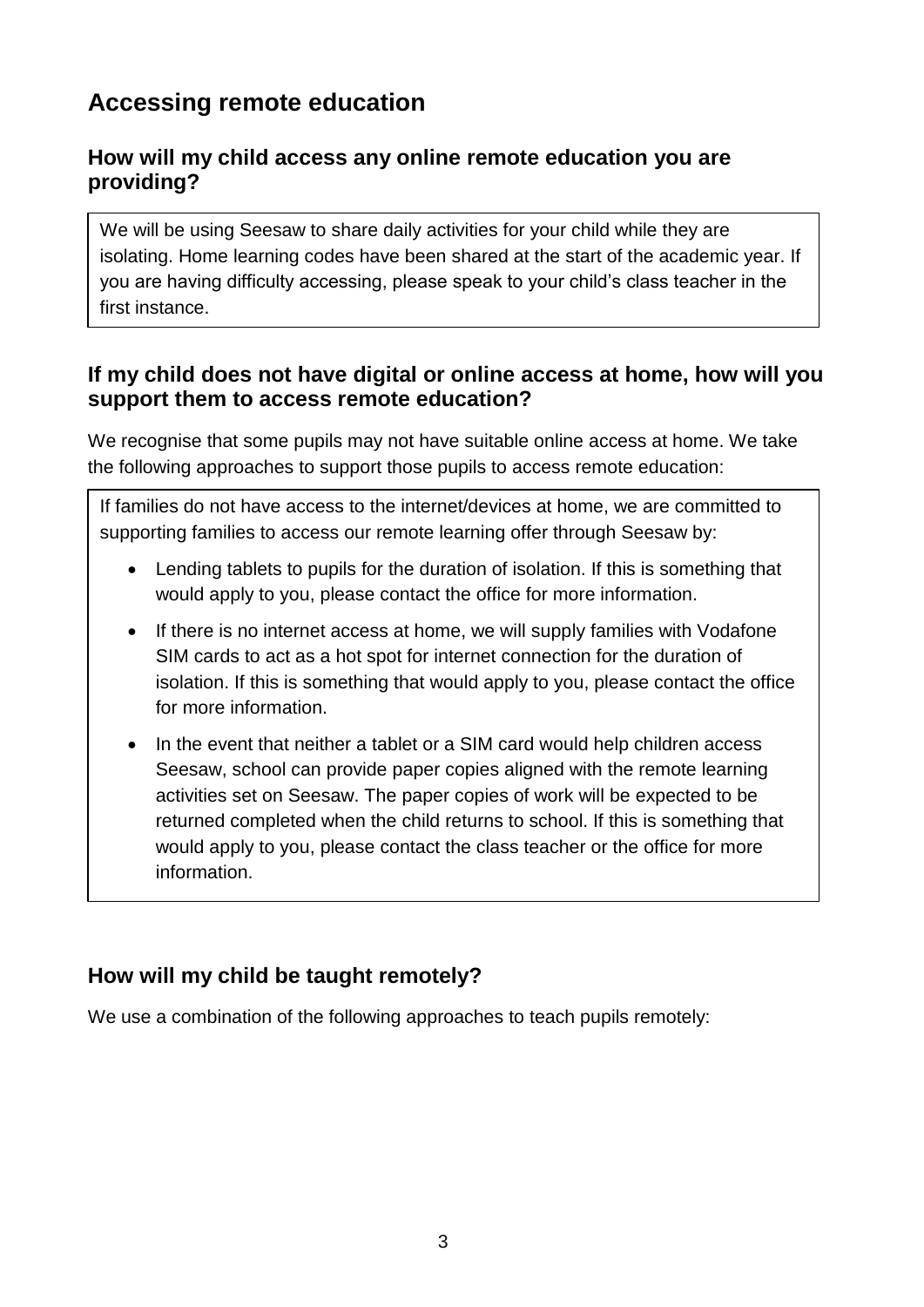We will use a range of approaches to teach pupils remotely. Specifically, using Seesaw activities and Loom Videos, we will create and schedule activities throughout the school day, including videos in the instructions where possible, and explain the task thoroughly either through video, or written instructions. The outcome could be:

- A written piece of work to be photographed on completion and uploaded.
- A video.
- A photograph.
- A typed note on Seesaw.

child is year group expectations. The system of the system of the system of the system of the system of the system of the system of the system of the system of the system of the system of the system of the system of the sy

• An annotated diagram using a template uploaded by the teacher.

Children are also expected to make full use of the home learning platforms we use in school. Usernames and passwords will have been given out at the start of the academic year. If you have any issues logging in, please get in touch with your child's class teacher. Our platforms include:

- **Bug Club** provides a library of levelled reading books with comprehension questions throughout.
- **Mathletics** provides maths fluency, problem solving and reasoning curriculum aligned activities.
- **LetterJoin** provides handwriting support and activities to practice online and on paper**.**
- **TTRockstars** provides fluency practice for multiplication and division at your child's year group expectation.
- **Reading Plus** (Key Stage 2/some Y2 chn) provides a clear programme targeting fluency, accuracy, vocabulary and comprehension.
- **Spelling Shed** (Key Stage 2) provides spelling activities aligned to your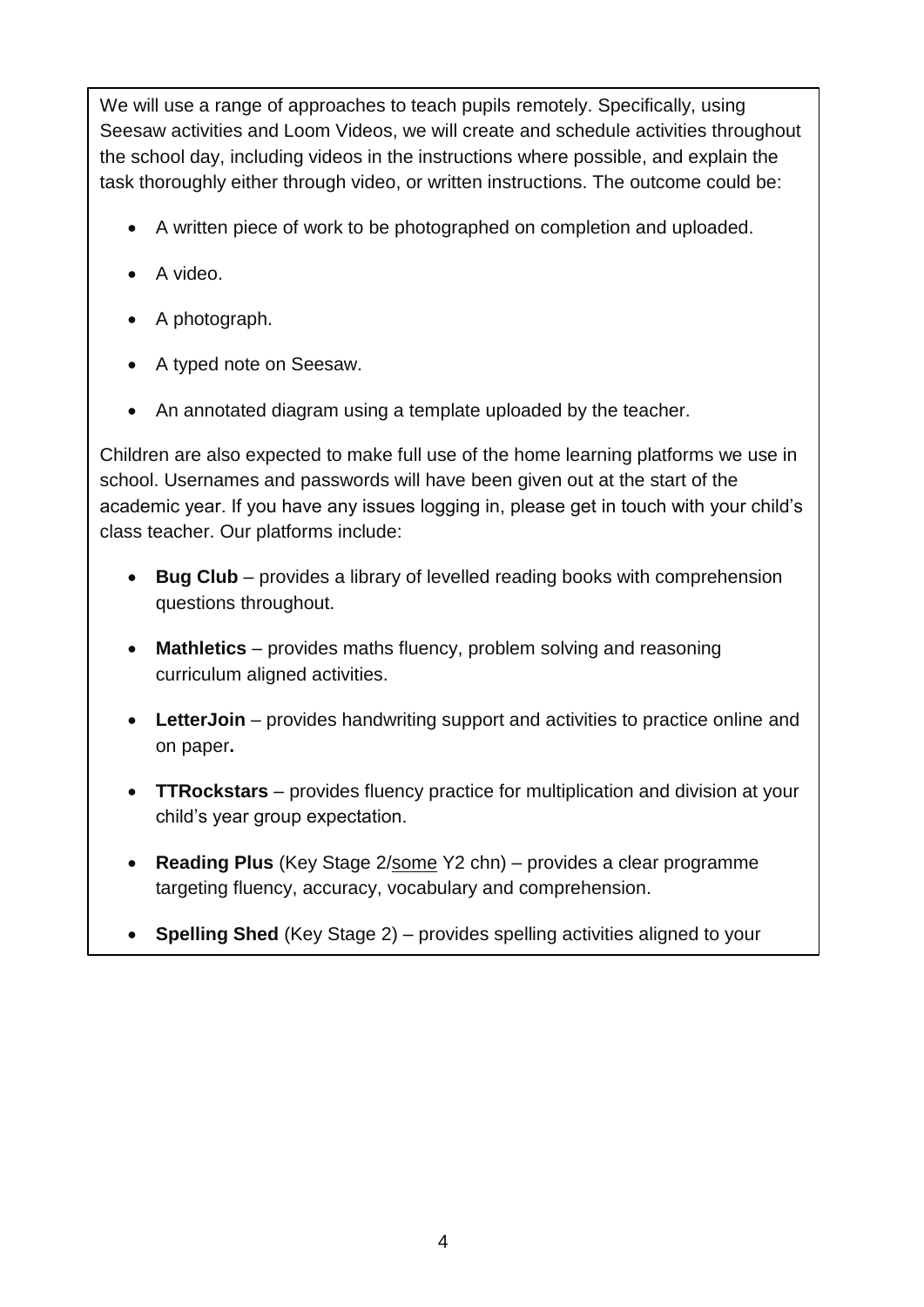## **Engagement and feedback**

## **What are your expectations for my child's engagement and the support that we as parents and carers should provide at home?**

- We expect pupils to engage with all activities assigned on Seesaw. In instances where this is not possible, we expect families to alert teachers as soon as possible.
- In terms of parental support, we expect routines to be set at home to support these activities being completed. This could include a dedicated work space, a timetable to follow and regular movement breaks away from a screen.

### **How will you check whether my child is engaging with their work and how will I be informed if there are concerns?**

- When work is uploaded to Seesaw, teachers can then approve, decline or send back the completed work.
- Children's engagement will be monitored and checked daily, and we aim for each piece of work to have a response from a teacher or teaching assistant, for example with a like or a comment.
- If engagement is a concern, teachers will first contact parents through the Seesaw Family app. This will check if there are any additional ways we can support families while learning remotely. If this doesn't improve engagement, a phone call home will be then be made by the class teacher, Key Stage lead, or member of SLT.

## **How will you assess my child's work and progress?**

Feedback can take many forms and may not always mean extensive written comments for individual children. For example, whole-class feedback or quizzes marked automatically via digital platforms are also valid and effective methods, amongst many others. Our approach to feeding back on pupil work is as follows:

- Seesaw allows teachers to approve, decline or send back work submitted by pupils. If work is approved or sent back, teachers can like and comment on work to provide individual feedback to pupils.
- Teachers will provide challenge and scaffold support where required via questioning through comments.
- Teachers will also address misconceptions via questioning through commenting.